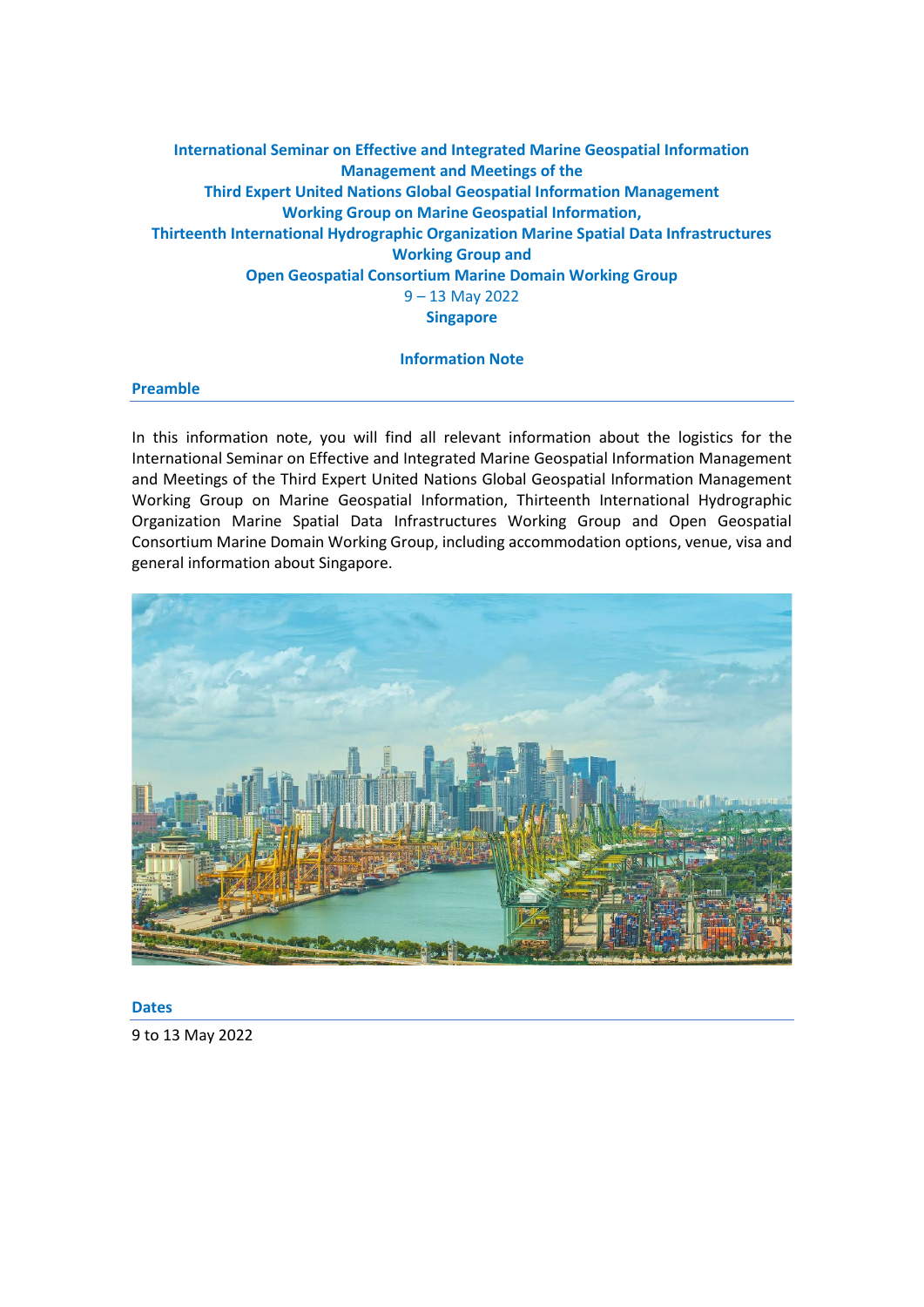#### **Outline programme**

| The week at a glance: |                                                                                                                              |                                                                                                                                                                     |                                                                                                                                                                     |                                                                                                                                                                     |                                                                                                                                                     |  |
|-----------------------|------------------------------------------------------------------------------------------------------------------------------|---------------------------------------------------------------------------------------------------------------------------------------------------------------------|---------------------------------------------------------------------------------------------------------------------------------------------------------------------|---------------------------------------------------------------------------------------------------------------------------------------------------------------------|-----------------------------------------------------------------------------------------------------------------------------------------------------|--|
|                       | <b>MONDAY</b><br>9 MAY                                                                                                       | <b>TUESDAY</b><br><b>10 MAY</b>                                                                                                                                     | <b>WEDNESDAY</b><br><b>11 MAY</b>                                                                                                                                   | <b>THURSDAY</b><br>12 MAY                                                                                                                                           | <b>FRIDAY</b><br>13 MAY                                                                                                                             |  |
| <b>MORNINGS</b>       | Third expert<br>meeting of<br>WG-MGI;<br>Thirteenth<br>meeting of<br>MSDIWG and<br>joint meetings<br>(by invitation<br>only) | International<br>Seminar on<br>UN-GGIM with<br>the theme<br>with the<br>theme<br>'effective and<br>integrated<br>marine<br>geospatial<br>information<br>management' | International<br>Seminar on<br>UN-GGIM with<br>the theme<br>with the<br>theme<br>'effective and<br>integrated<br>marine<br>geospatial<br>information<br>management' | International<br>Seminar on<br>UN-GGIM with<br>the theme<br>with the<br>theme<br>'effective and<br>integrated<br>marine<br>geospatial<br>information<br>management' | Third expert<br>meeting of<br>WG-MGI;<br>Thirteenth<br>meeting of<br>MSDIWG;<br>meeting of<br>MDWG and<br>joint meetings<br>(by invitation<br>only) |  |
| <b>AFTERNOONS</b>     | Third expert<br>meeting of<br>WG-MGI;<br>Thirteenth<br>meeting of<br>MSDIWG and<br>joint meetings<br>(by invitation<br>only) | International<br>Seminar on<br>UN-GGIM with<br>the theme<br>with the<br>theme<br>'effective and<br>integrated<br>marine<br>geospatial<br>information<br>management' | <b>Technical Visit</b><br>(by invitation<br>only)                                                                                                                   | International<br>Seminar on<br>UN-GGIM with<br>the theme<br>with the<br>theme<br>'effective and<br>integrated<br>marine<br>geospatial<br>information<br>management' | Third expert<br>meeting of<br>WG-MGI;<br>Thirteenth<br>meeting of<br>MSDIWG and<br>joint meetings<br>(by invitation<br>only)                        |  |

### **Language**

All expert meetings and the International Seminar will be conducted in English.

### **Registration**

Prior registration for the meetings and international seminar is required for all participants.

**Third expert meeting of the United Nations Working Group on Marine Geospatial Information** If you plan to attend the meeting, please contact Ms. Vilma Frani ( $frani@un.org$ ) as this meeting is by invitation only.

# **Thirteenth meeting of the Marine Spatial Data Infrastructure Working Group of the International Hydrographic Organization and Annual meeting of the Marine Domain Working Group of the Open Geospatial Consortium**

IHO Online Registration Portal [\(https://iho.int/en/online-registration\)](https://iho.int/en/online-registration)

# **International Seminar on Effective and Integrated Marine Geospatial Information Management**

Registration Link for Participants:<https://forms.twistmedia.sg/mpaSG2022.htm>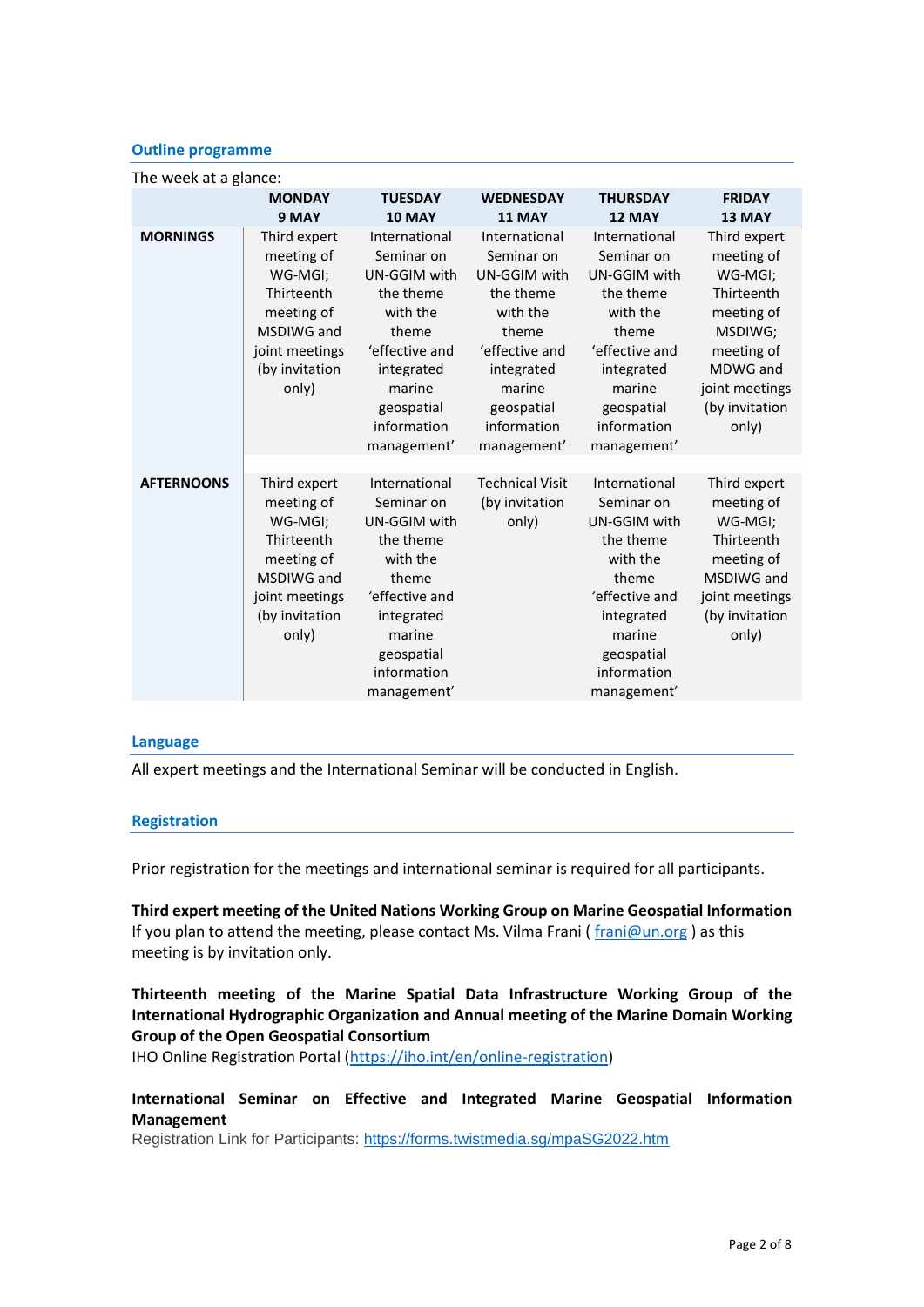## **FAQ to facilitate entry into Singapore**

Please refer to the updated Information - [Travel methods for Singapore](https://ggim.un.org/meetings/2022/3rd-WG-MGI/documents/Travel-methods-for-Singapore_4Apr.pdf) for details.

**What are the current COVID-19 regulations to enter Singapore from my country of residence?** All travellers who are fully vaccinated against Covid-19 and children aged 12 and below will be able to enter Singapore with a pre-departure Covid-19 test from  $31^{st}$  March 2022, 2359.

Please refer to thi[s link](https://safetravel.ica.gov.sg/arriving/general-travel/fully-vaccinated) or the for the most updated New Travel Vaccinated Framework adopted in Singapore.

### **How do I prove that I am fully vaccinated?**

Please refer to the link below for accepted COVID-19 Vaccines for Entry to Singapore and Vaccinated status for activities within Singapore.

The meetings and International Seminar will only be accepting fully vaccinated in-person attendees.

<https://safetravel.ica.gov.sg/arriving/overview#vaccination>

### **Where can I refer to for the most updated travel advisories?**

Please refer to the Singapore ICA Website for the latest travel advisories and Safe Travel Lanes: <https://safetravel.ica.gov.sg/>

**Immigration Requirements**

Passports:

Please ensure that your passport has a minimum of 6-month validity period beyond the scheduled date of entry to Singapore.

Please refer to the link below for entry requirements into Singapore. [https://www.ica.gov.sg/enter-depart/entry\\_requirements](https://www.ica.gov.sg/enter-depart/entry_requirements)

Visas:

An entry visa is required for certain countries. Attendees of the meeting and International seminar should visit the Singapore ICA website at [https://www.ica.gov.sg/enter](https://www.ica.gov.sg/enter-depart/entry_requirements/visa_requirements)[depart/entry\\_requirements/visa\\_requirements](https://www.ica.gov.sg/enter-depart/entry_requirements/visa_requirements) to determine whether a visa is required and for further information.

Yellow Fever Vaccination Certificate:

If you are arriving in Singapore from countries/regions in Africa and South America with Yellow Fever risk, you are required to provide a Yellow Fever Vaccination Certificate. Please refer to this link to check if you are required to have a Yellow Fever vaccination certificate:

[https://www.ica.gov.sg/enter-depart/entry\\_requirements/yellow-fever-vaccination-certificate](https://www.ica.gov.sg/enter-depart/entry_requirements/yellow-fever-vaccination-certificate)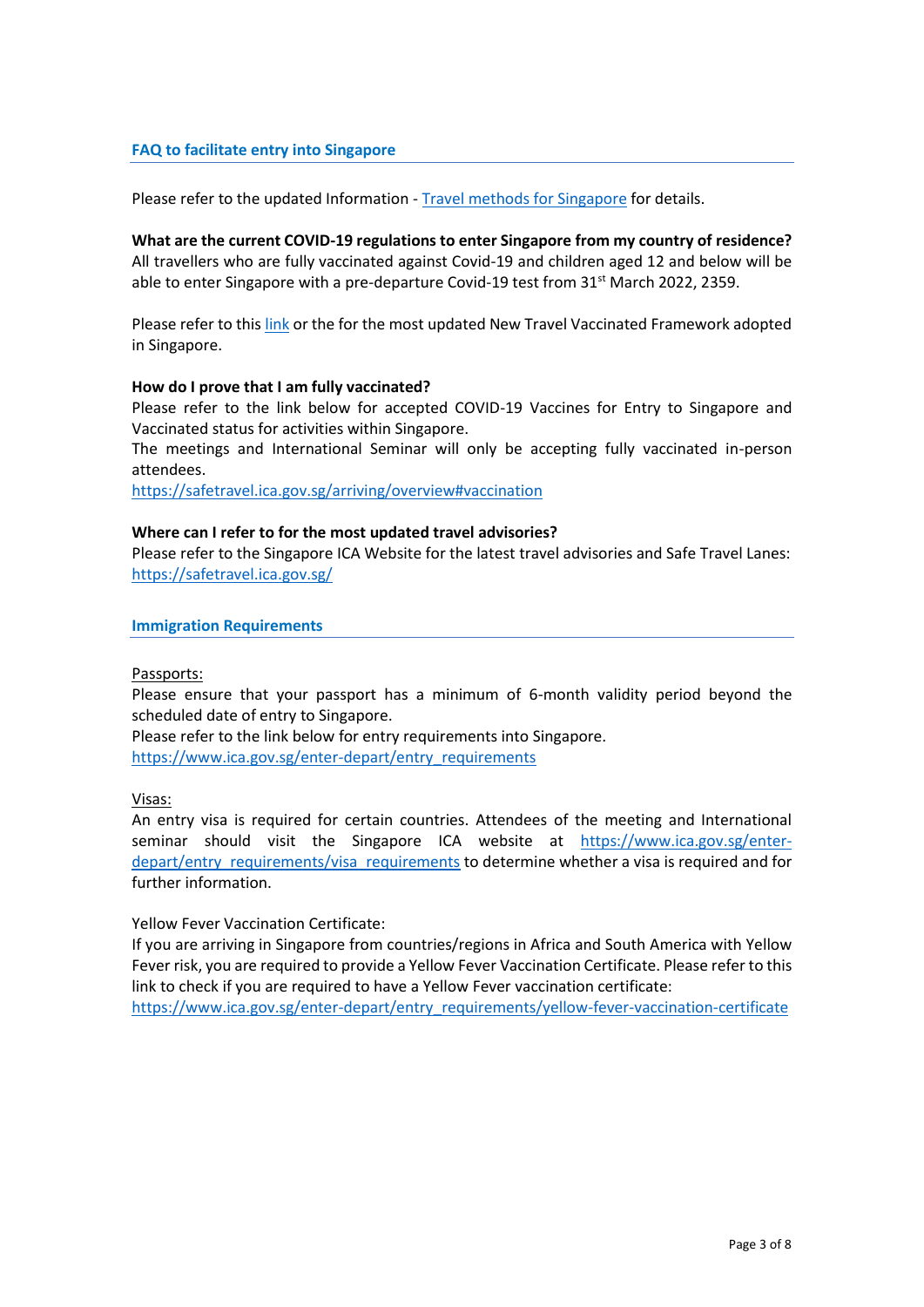# **Singapore Changi Airport**

## Transportation from the airport:

Travellers are to take private transportation, taxi, or private hire car (e.g. GrabSHN, Go-Jek, Ryde, MVL(TADA), via the respective providers' applications) from the airport to their declared place of accommodation.

### **Venue**

The meetings and international seminar are held at Singapore Marriott Tang Plaza Hotel, 320 Orchard Road, Singapore 238865. The meeting and the international seminar will be held at Ballrooms I, II and III that are located on the third level of Singapore Marriott Tang Plaza Hotel.



Singapore Marriott Tang Plaza hotel is located opposite Orchard MRT Station (NS22, an underground train station along the North South Line). Nearby bus stops available are Orchard Stn/Tang Plaza (Bus stop ID 09047), Royal Plaza on Scotts (Bus stop ID 09212).

## **Accommodation options**

Participants are expected to make their own accommodation arrangements. It is strongly recommended to place your hotel booking at your earliest convenience. Below is a selection of hotels in the vicinities of Singapore Marriott Tang Plaza Hotel.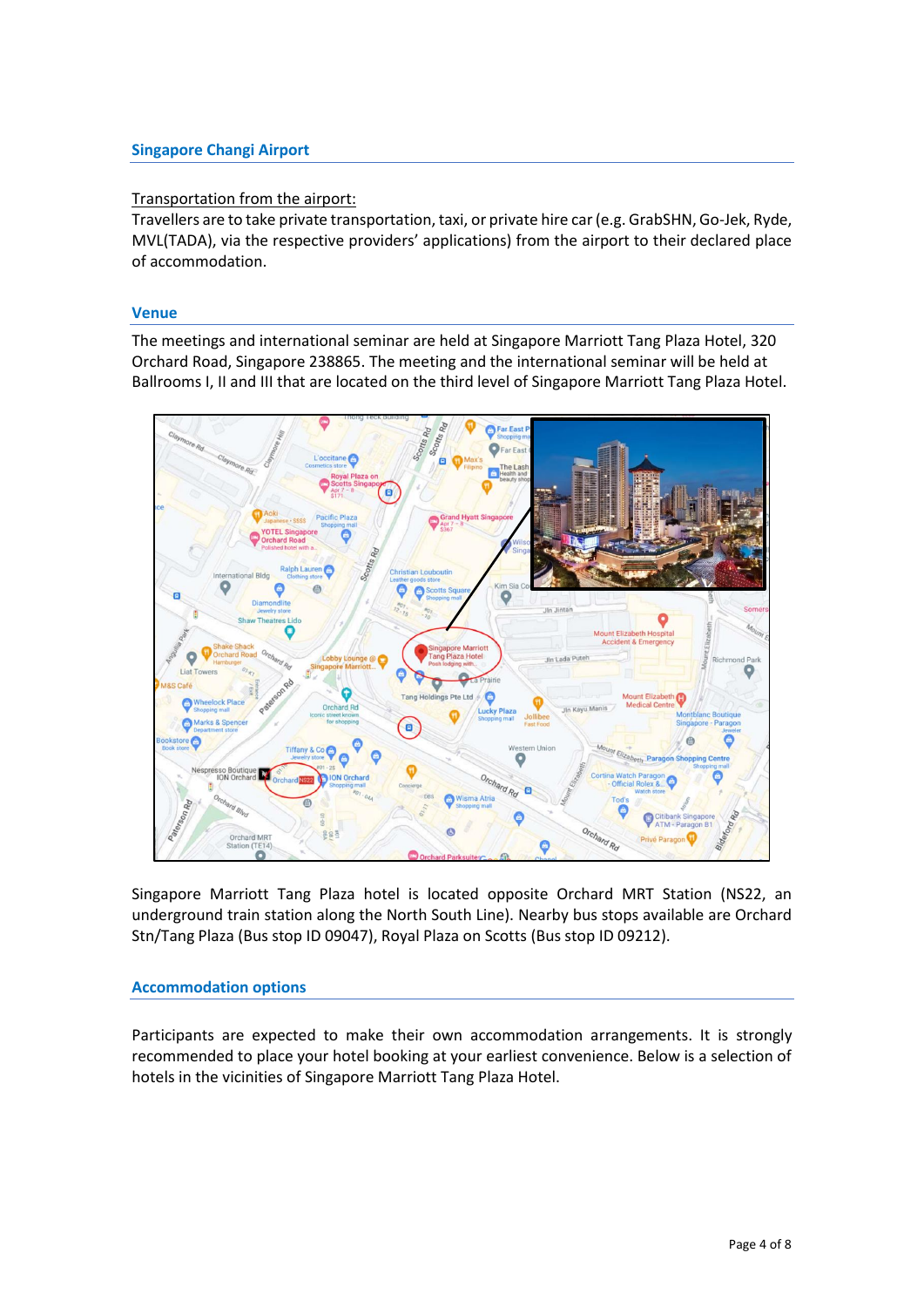# **Recommended Accommodation: Sheraton Towers Singapore Hotel**

As the rooms at our main event venue (Singapore Marriott Tang Plaza Hotel) is undergoing renovation, we have partnered with their counterpart at Sheraton Towers Singapore, at 39 Scotts Rd, Singapore 228230, to provide affordable accommodation during your stay.

| Room Type                                | <b>Price</b>          |  |  |
|------------------------------------------|-----------------------|--|--|
| Deluxe Room with breakfast and Internet  | S\$280.00++ per night |  |  |
| (Single Occupancy)                       |                       |  |  |
| Deluxe Room with Internet (Single/Double | S\$260.00++ per night |  |  |
| Occupancy)                               |                       |  |  |

To reserve your rooms for the stay during the event, please contact Ms Joanne Leong [\(joanne.leong@sheratonsingapore.com\)](mailto:joanne.leong@sheratonsingapore.com) and indicate the event name "International Seminar on Effective and Integrated Marine Geospatial Information Management and Meetings of the Third Expert United Nations Global Geospatial Information Management Working Group on Marine Geospatial Information, Thirteenth International Hydrographic Organization Marine Spatial Data Infrastructures Working Group and Open Geospatial Consortium Marine Domain Working Group". For more information on Sheraton Towers Singapore, you may visit their website: [www.sheratontowerssingapore.com](http://www.sheratontowerssingapore.com/)

## **Transport Available between Sheraton Hotel and Singapore Marriott Tang Plaza Hotel**

Public Transport available between Sheraton hotel and Singapore Marriott Tang Plaza Hotel:

- 1 MRT station away on the North South Line (Orchard to Newton), including walking, estimated 15 minutes travelling time.
- 1 Bus stop including walking, Buses: 124, 143, 162, 5, 54, estimated 10 minutes travelling time.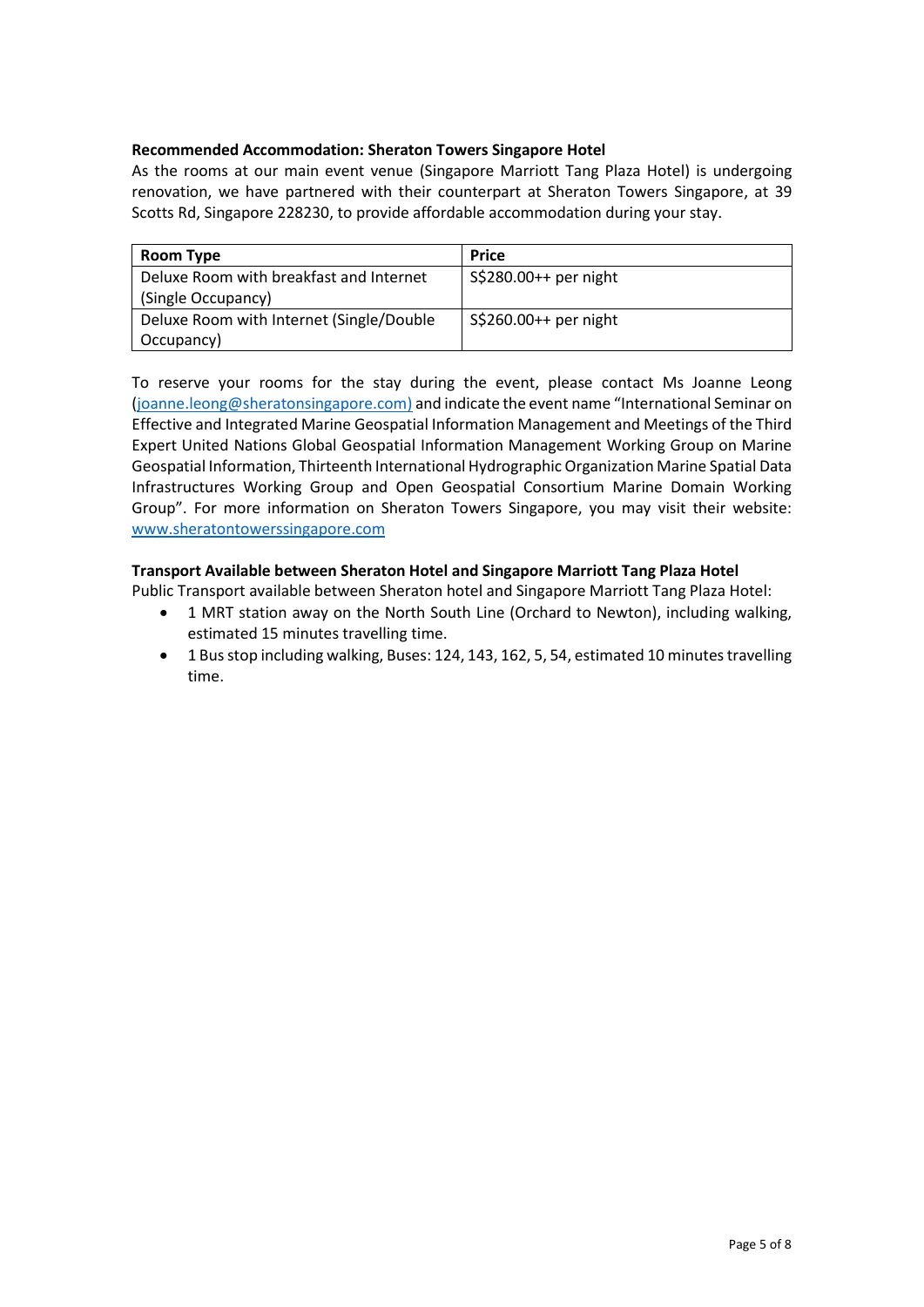

Map Keys: Red – Hotels, Purple – MRT Stations, Black – Bus Stops

# **Other hotels in the vicinity of Singapore Marriott Tang Plaza Hotel:**

## **Orchard Hotel Singapore**

[www.millenniumhotels.com](http://www.millenniumhotels.com/) Approximately S\$235 per night.

## **Holiday Inn Express Singapore Orchard Road**

<https://www.ihg.com/holidayinnexpress/hotels/us/en/singapore/sinex/hoteldetail> Approximately S\$291 per night.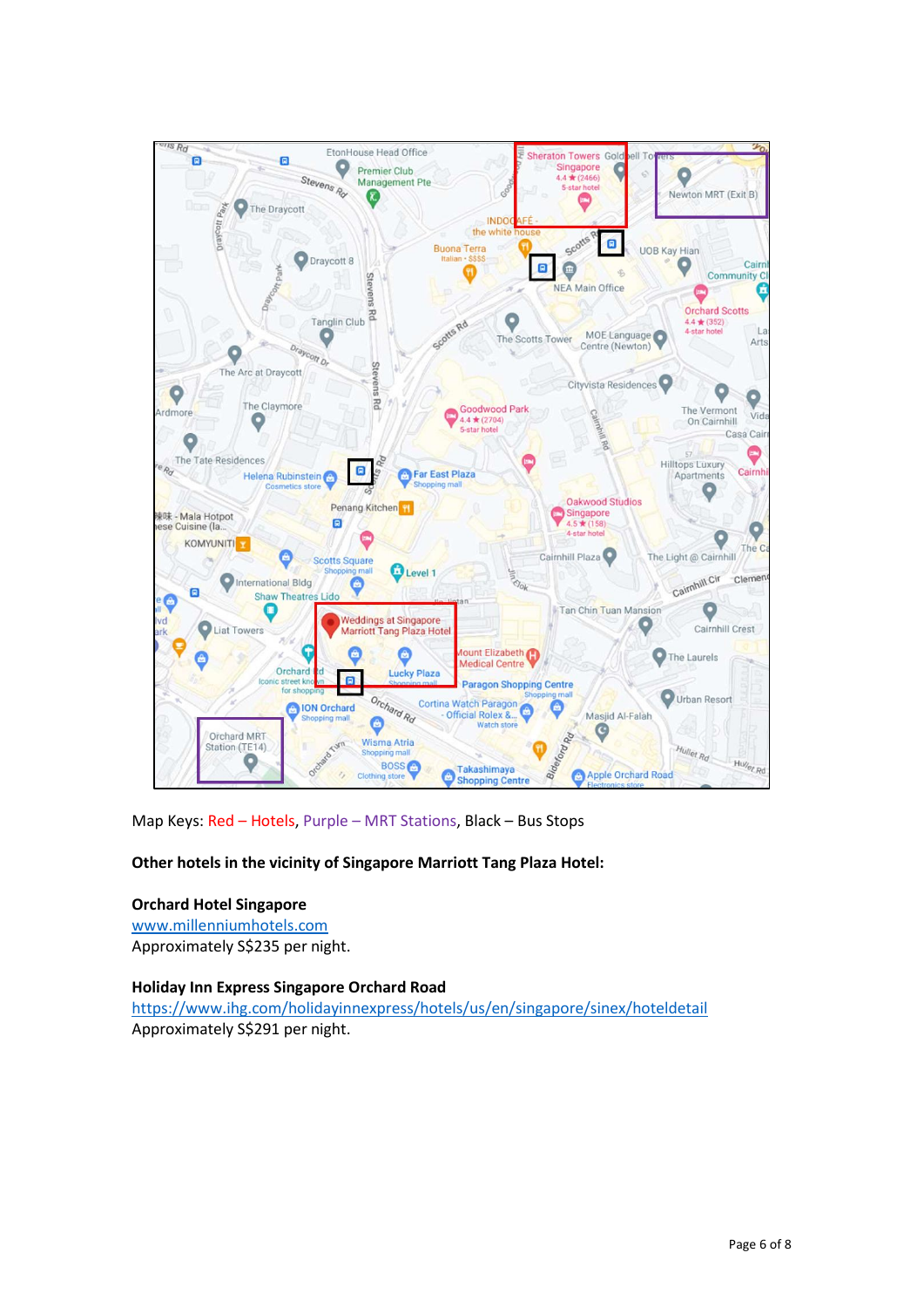

Map Key: Red – Hotels

## **Access by Public Transportation:**

Getting around Singapore is simple by Public Transport, Active Mobility, Taxis & Private Hire Cars and Driving. More information can be found here: [https://www.lta.gov.sg/content/ltagov/en/getting\\_around.html.](https://www.lta.gov.sg/content/ltagov/en/getting_around.html)

### **Currency and Exchange**

The Singapore dollar (SGD) is the official currency of Singapore. Currency converter: [https://finance.yahoo.com/currency-converter/.](https://finance.yahoo.com/currency-converter/)

### **Electricity**

In Singapore the power plugs and sockets are of type G. The standard voltage is 230 V and the standard frequency is 50 Hz.